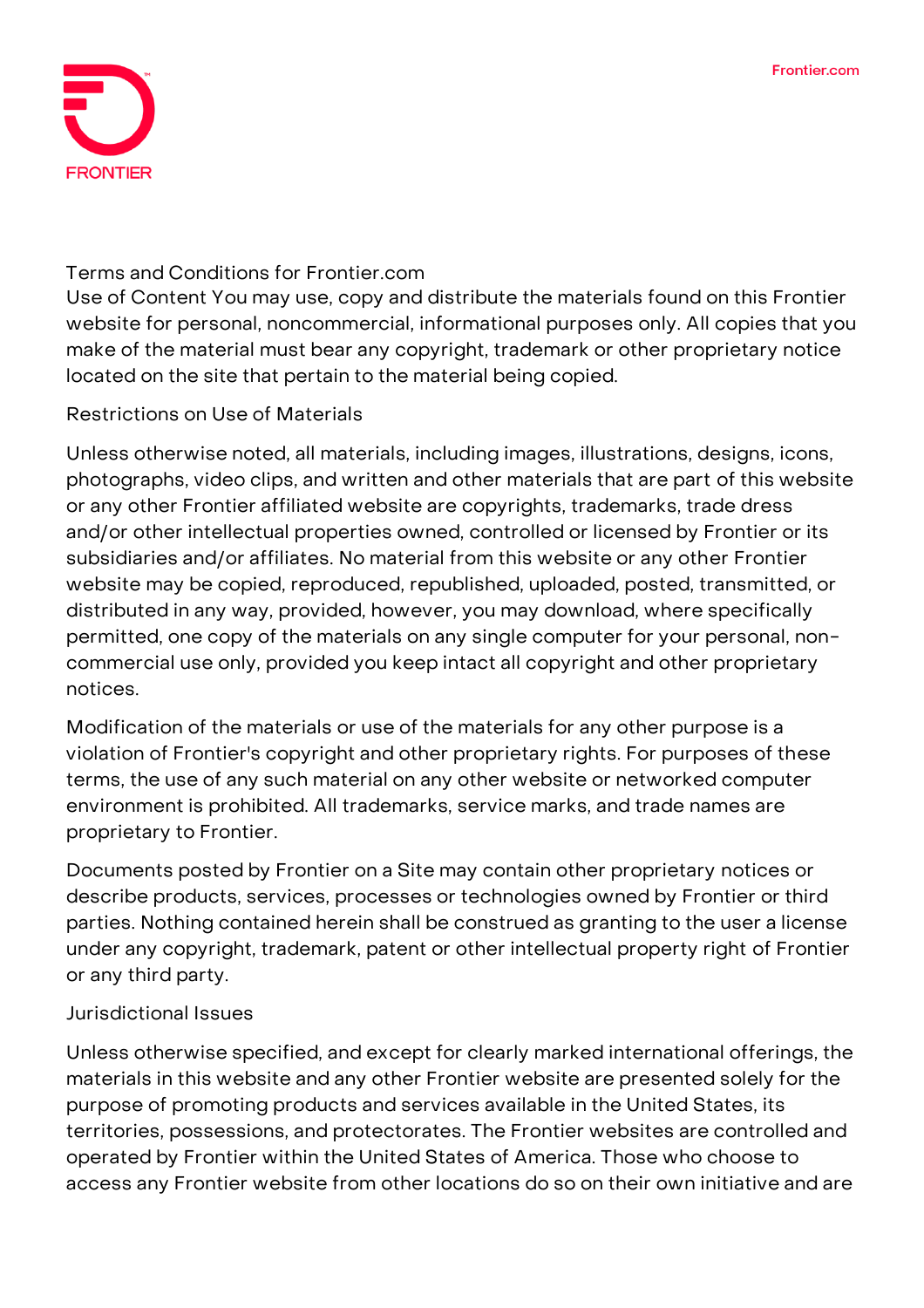

responsible for establishing the usability or correctness of any information or materials under any or all jurisdictions and the compliance of that information or material with local laws, if and to the extent local laws are applicable.

# **Links to Other Websites and Services**

To the extent that this website and any other Frontier website(s) contain links to outside services and resources, Frontier does not control the availability and content of those outside services and resources. Any concerns regarding any such service or resource, or any link thereto, should be directed to the particular service or resource.

#### **LIMITATION OF LIABILITY**

YOU ASSUME ALL RESPONSIBILITY AND RISK FOR THE USE OF THIS SITE AND THE INTERNET GENERALLY. IN NO EVENT SHALL FRONTIER OR ITS SUBSIDIARIES AND/OR AFFILIATES BE LIABLE FOR ANY DIRECT, SPECIAL, INDIRECT, OR CONSEQUENTIAL DAMAGES RESULTING FROM ACCESS TO, USE OF OR THE INABILITY TO ACCESS OR USE MATERIALS THROUGH THIS SITE, ANY OTHER FRONTIER WEB SITE, OR THE INTERNET GENERALLY, UNDER CONTRACT, TORT OR ANY OTHER CAUSE OF ACTION OR LEGAL THEORY, EVEN IF FRONTIER OR A FRONTIER AUTHORIZED REPRESENTATIVE HAS BEEN ADVISED OF THE POSSIBILITY OF SUCH DAMAGES. APPLICABLE LAW MAY NOT ALLOW THE LIMITATION OR EXCLUSION OF LIABILITY OR INCIDENTAL OR CONSEQUENTIAL DAMAGES, SO THE ABOVE LIMITATION OR EXCLUSION MAY NOT APPLY TO YOU. IN NO EVENT SHALL FRONTIER'S TOTAL LIABILITY TO YOU FOR ALL DAMAGES, LOSSES, AND CAUSES OF ACTION (WHETHER IN CONTRACT, TORT [INCLUDING, BUT NOT LIMITED TO, NEGLIGENCE], OR OTHERWISE) EXCEED THE AMOUNT PAID BY YOU, IF ANY, FOR ACCESSING THIS SITE OR ANY OTHER FRONTIER WEB SITE(S). DISCLAIMER: THE MATERIALS IN THE FRONTIER WEB SITE ARE PROVIDED "AS IS" AND WITHOUT WARRANTIES OF ANY KIND EITHER EXPRESSED OR IMPLIED. TO THE FULLEST EXTENT PERMISSIBLE PURSUANT TO APPLICABLE LAW, FRONTIER DISCLAIMS ALL WARRANTIES, EXPRESSED OR IMPLIED, INCLUDING, BUT NOT LIMITED TO, IMPLIED WARRANTIES OF MERCHANTABILITY AND FITNESS FOR A PARTICULAR PURPOSE. FRONTIER DOES NOT WARRANT THAT THE FUNCTIONS CONTAINED IN THE MATERIALS WILL BE UNINTERRUPTED OR ERROR-FREE, THAT DEFECTS WILL BE CORRECTED, OR THAT THIS SITE OR ANY OTHER FRONTIER WEB SITE OR THE SERVER(S) THAT MAKES THE FRONTIER WEB SITES AVAILABLE ARE FREE OF VIRUSES OR OTHER HARMFUL